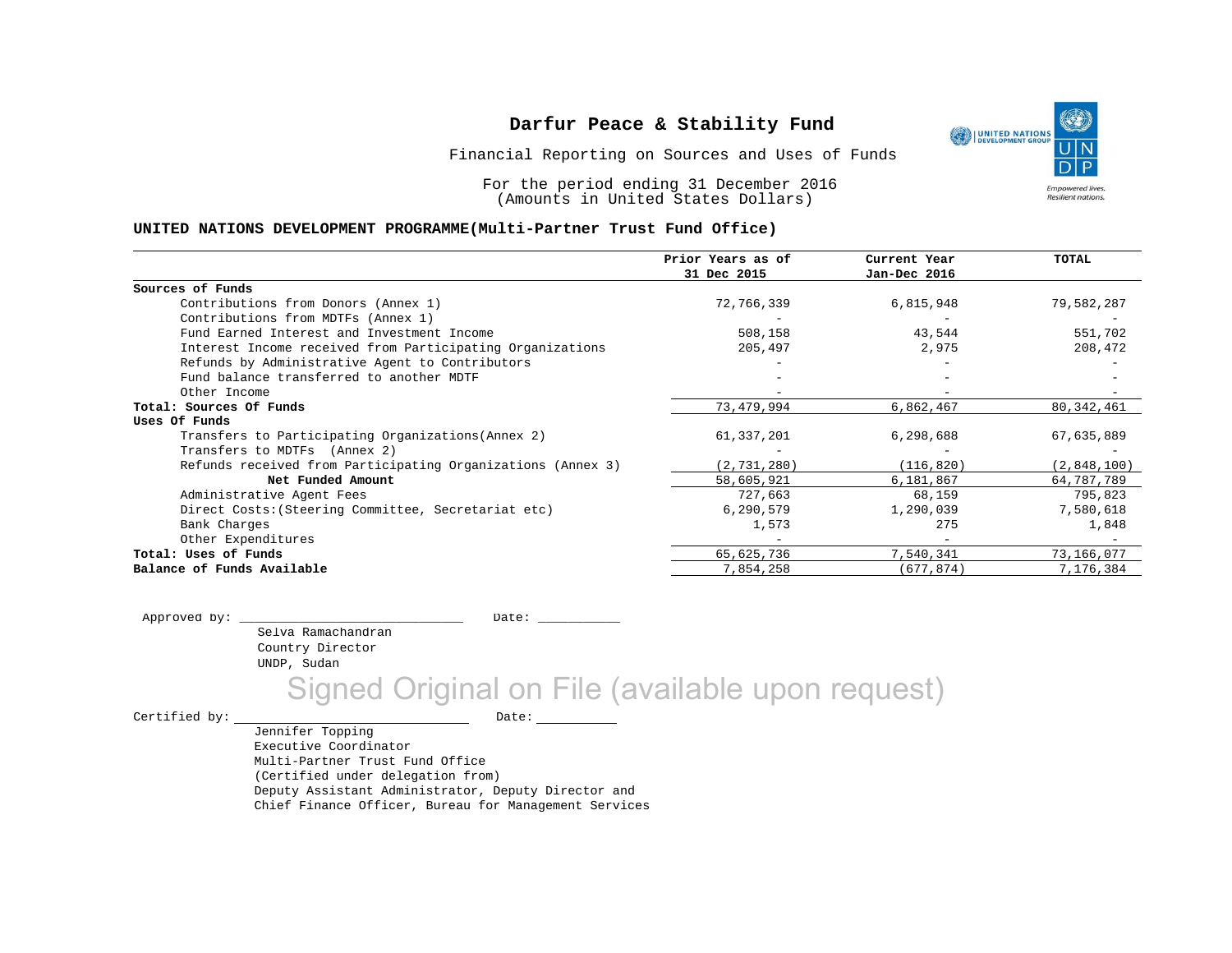

Financial Reporting on Sources and Uses of Funds

For the period ending 31 December 2016 (Amounts in United States Dollars)

## **UNITED NATIONS DEVELOPMENT PROGRAMME(Multi-Partner Trust Fund Office)**

**Annex - 1: Contributions**

|                                | Prior Years as of | Current Year             | TOTAL      |
|--------------------------------|-------------------|--------------------------|------------|
|                                | 31 Dec 2015       | Jan-Dec 2016             |            |
| From Contributors              |                   |                          |            |
| DEPARTMENT FOR INT'L DEVELOPME | 18,320,793        | $\overline{\phantom{m}}$ | 18,320,793 |
| GOVERNMENT OF DENMARK          | 942,076           | $\overline{\phantom{m}}$ | 942,076    |
| GOVERNMENT OF GERMANY          | 3,103,750         | $\qquad \qquad -$        | 3,103,750  |
| GOVERNMENT OF ITALY            | 2,556,800         | $\overline{\phantom{m}}$ | 2,556,800  |
| GOVERNMENT OF NETHERLANDS      | 20,000,000        | $\overline{\phantom{m}}$ | 20,000,000 |
| GOVERNMENT OF NORWAY           | 8,395,317         | 1,612,092                | 10,007,409 |
| GOVERNMENT OF SWITZERLAND      | 1,169,124         | 773,435                  | 1,942,559  |
| GOVERNMENT OF UNITED KINGDOM   | 999,375           | 1,742,566                | 2,741,941  |
| SWEDISH INT'L DEVELOPMENT COOP | 10,598,904        | 2,174,120                | 12,773,024 |
| USAID                          | 6,680,200         | 513,735                  | 7,193,935  |
| Total: Contributions           | 72,766,339        | 6,815,948                | 79,582,287 |

Signed Original on File (available upon request)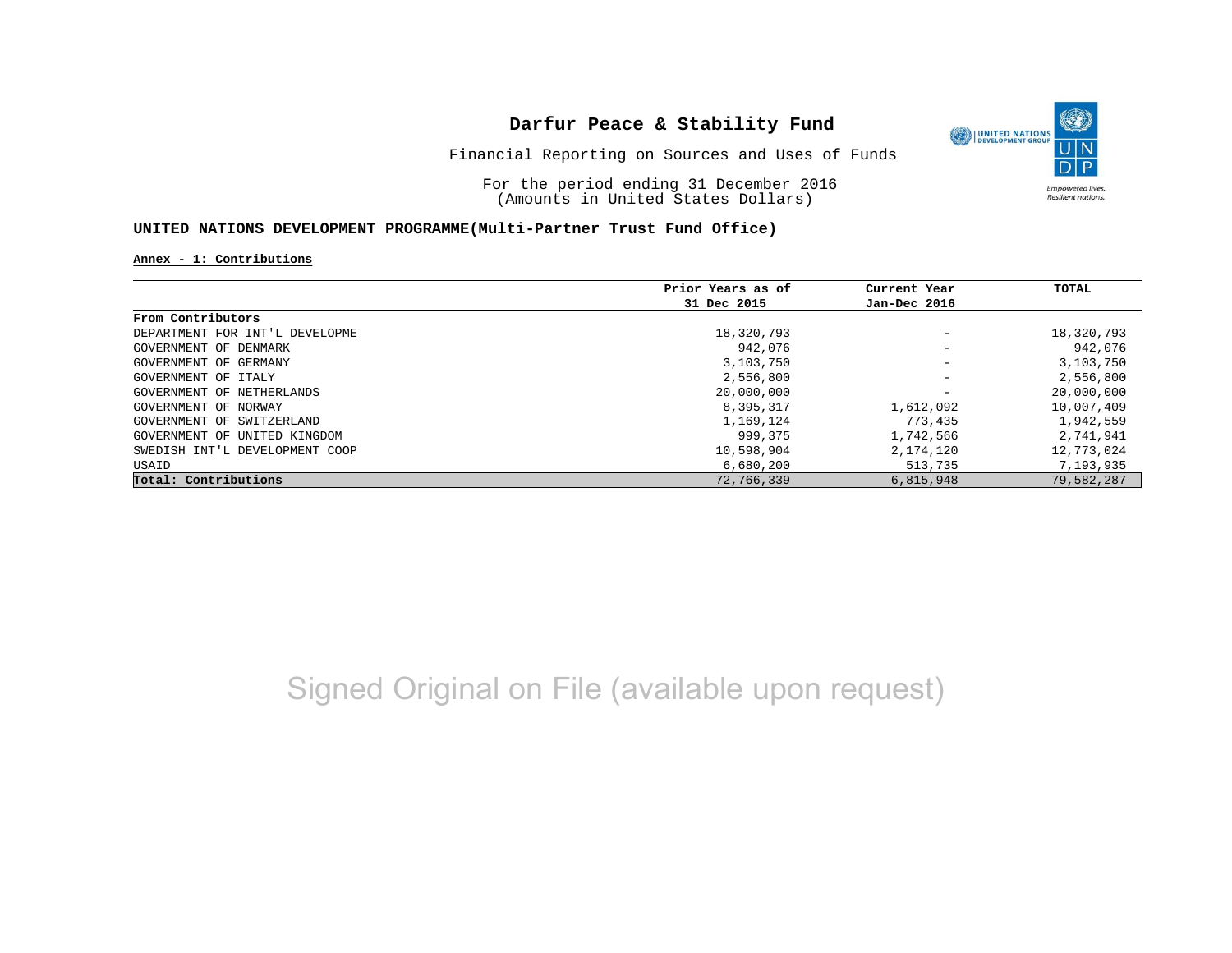

Financial Reporting on Sources and Uses of Funds

For the period ending 31 December 2016 (Amounts in United States Dollars)

## **UNITED NATIONS DEVELOPMENT PROGRAMME(Multi-Partner Trust Fund Office)**

**Annex - 2: Transfers**

|                                | Prior Years as of | Current Year             | TOTAL      |
|--------------------------------|-------------------|--------------------------|------------|
|                                | 31 Dec 2015       | Jan-Dec 2016             |            |
| To Participating Organizations |                   |                          |            |
| FAO                            | 2,000,000         | $\overline{\phantom{0}}$ | 2,000,000  |
| UNDP/NGO                       | 52,945,899        | 6,298,688                | 59,244,586 |
| UNDP                           | 2,265,998         | $\overline{\phantom{0}}$ | 2,265,998  |
| UNHABITAT                      | 1,293,417         | $\qquad \qquad -$        | 1,293,417  |
| UNICEF                         | 2,831,887         | $\qquad \qquad -$        | 2,831,887  |
| Total Transfers                | 61,337,201        | 6,298,688                | 67,635,889 |

# Signed Original on File (available upon request)